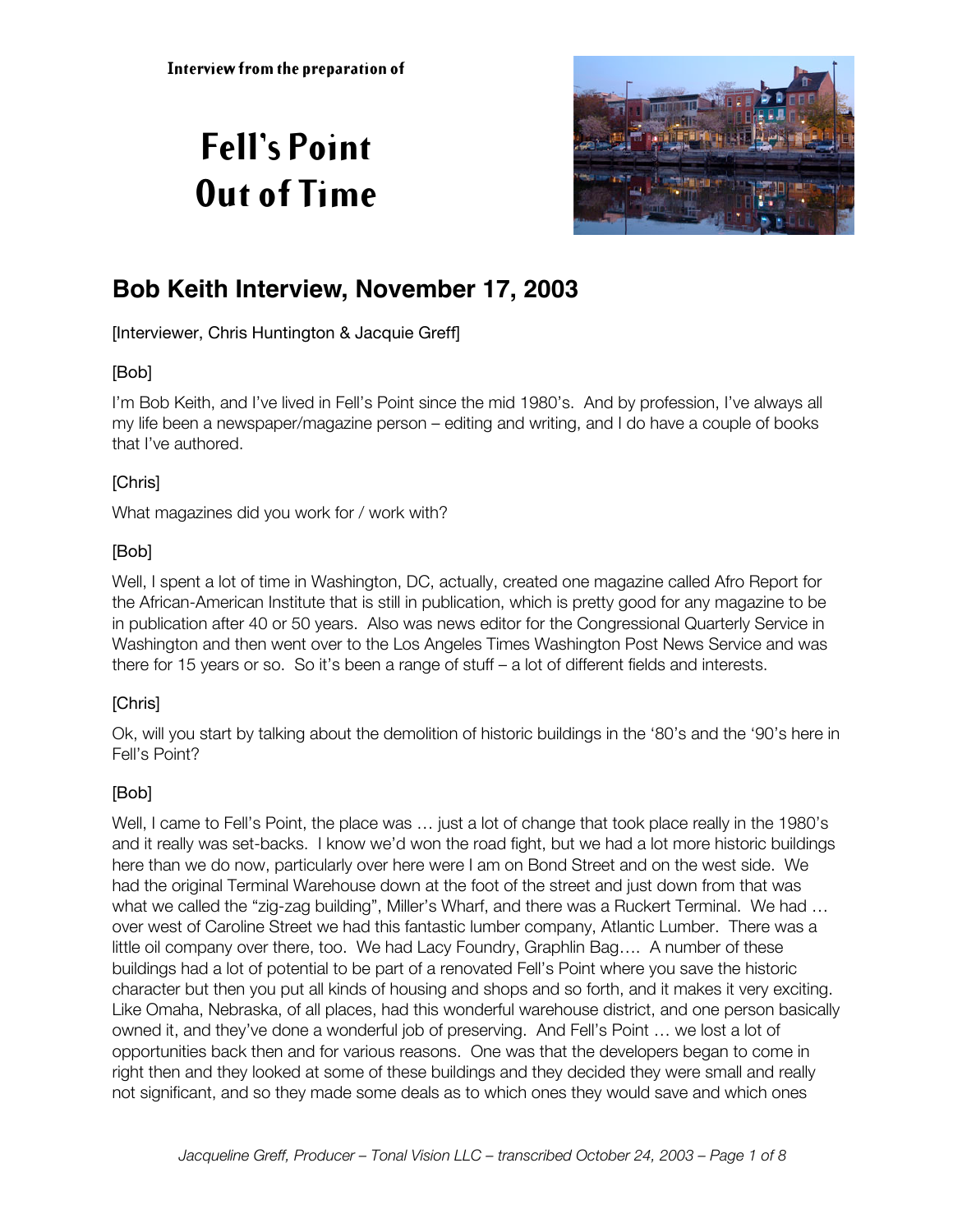they would tear down. Actually, one of the deals was to save the Terminal Warehouse and to save the Miller's Terminal Building, and of course they're not there any more….

Michael Silver was a developer who working with Mayor Shaffer brought up a lot of the property over on this side. He did save some of what was considered the really important historic buildings. In fact, they conducted a number of archeological digs and uncovered a lot of the old foundations and some of the other buildings.... But then things began to happen... Mayor Schmoke came in and there was a lot of pressure to develop … people wanted to develop various parts of Fell's Point. And maybe they didn't want to do it right then, but they wanted to stake out their development rights. And the Mayor commissioned a plan, then, for Fell's Point which is called the Notter Plan (N O T T E R I believe it was). That's really the second plan – there was a Lou Sauer plan before that. And these plans were to kind of give a professional planner's guidelines for the development, but the plans … there's plans, but then there's politics. And everyone … even then, Fell's Point was quite attractive to developers but everyone wanted to push it just a little bit farther for their own project, and you do that cumulatively and you have pressure for over-development. And at that time, the Mayor commissioned a plan but then he didn't really follow it … we had kind of a weak City Council … we had (this is terrible to say) "the felon and the bigot and the nincompoop." People would know exactly who I was talking about – it was not a high-quality representation City Council. So, with all of that, that was when the developers went to City Council with their plans, the community felt that a lot of them were really pushing the envelop a lot … if they all happened, then you'd have a whole lot of problem in Fell's Point with traffic and parking … you would kill the goose. This is a wonderful potential place for a very special community in Baltimore, and it still is, but we have to keep fighting to save it, to protect it from over-development.

It started then, but there were other things that happened back in the '80's. One thing was that we had a series of fires. Henderson's Wharf was gutted by a fire right when it was in the midst of development. Over here on the west side, we had a terrible fire in 1988. One evening, I think I was over in some other part of town and looked over and saw the flames. Like everybody else, we came rushing back to the area to see what was going on. This wonderful lumber company, the Atlantic Lumber, went up in flames with a lot of great wood, seasoned, wonderful, the kind of wood that you just can't find in lumber yards any more… And then right near it was the little Apex Oil Company – as the drums became heated up, they became explosive and just shot up in the air like mortars. And we were watching these big drums go up in the air. And the fire spread to the Lacy Foundry buildings and I think that was the time when the Graphlin Bag on the waterfront. So that one fire … and I know there were investigations for arson, and I don't know that they ever pinned it down to anybody, but it was a major, to me, a major loss of potential, of really having something so special in this part of Fell's Point.

Another problem was that some of the people who bought the properties back then … it did look kind of promising, but then the market kind of fell apart. Now, with Constellation Properties, Christian Poindexter ran their property real estate office back then – he later became head of the company and Chairman and so forth…. There was something about Constellation, the way their real estate people worked that anything, gains that they might have, since it's a regulated monopoly, the real estate portion was not regulated, so any gains they had would go directly to the stockholders and any losses they had would also go to the stockholders. The last thing they wanted to do was to show losses, and so they didn't really want to sell the properties at a loss, but they didn't want to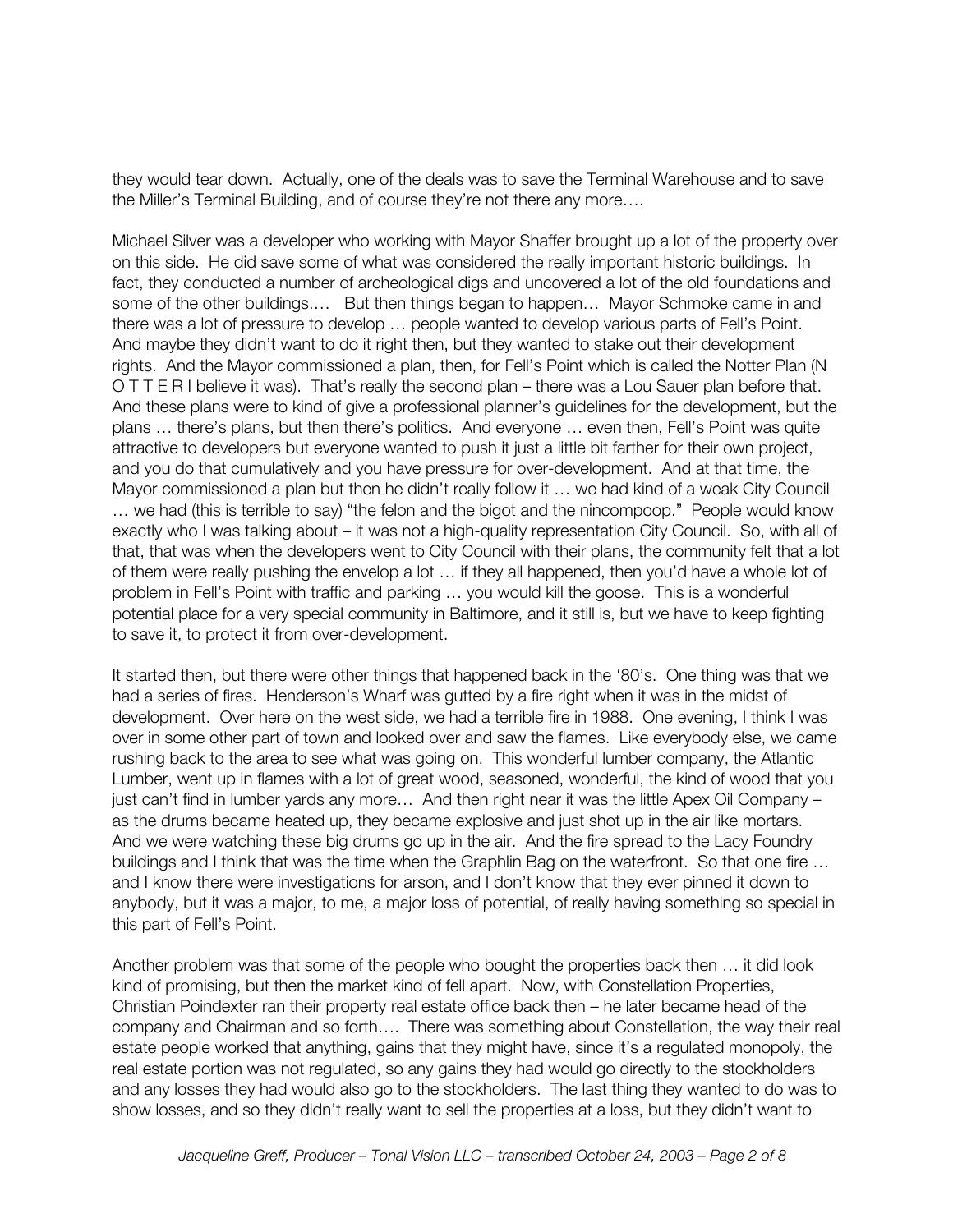develop them either. In the end, they decided that the market would be better if they tore them down, and then people could see the sight and the waterfront and so forth. So we lost some great buildings just through Constellation's inability to really move – they had to set on for about ten years, including the Terminal Warehouse and then what we called the "zig-zag building"…

So all of those combined together really kind of put us back. We ended up with a lot of empty land down here. Of course, when the Chrome Plant went out of business, that brought more empty land.

When I first came here, the trains went right by the house here on Bond Street going to the Chrome Plant. Probably if I'd known what was in them, I wouldn't have found them so charming, but I certainly did at that time. But since then, there has been a long period, and we're finally coming out of that period, and I think some good things are happening, but they're not quite the kind of things that would have happened if they were really based on these wonderful old historical buildings that were here before and that we've lost.

# [Chris]

A lot of the historic buildings that we've lost seem to be industrial buildings…

# [Bob]

Well, a lot of the buildings that we lost during that period were built as industrial buildings, but of course we've seen now that in Baltimore what kind of great adaptive reuse you can make of formerly industrial buildings. Like Tindeco down on the waterfront – it used to be the biggest tin can company in the world, and now it's residences and right next, Canton Cove, this wonderful condos, and the same thing here. So, the kind of structure, the hull of the building is the basis but then it would have the look and feel of old Fell's Point. When you have to build from the ground up, I guess it's good architecture that's going in now, and you know it's compatible but it's not Fell's Point.

# [Chris]

How would you compare the Inner Harbor to Fell's Point? I guess similar things have happened in the Inner Harbor…

# [Bob]

Well, all the time I've been here, there's been kind of  $-1$  don't know if it's a rivalry – but certainly Fell's Point has maintained its independence from the Inner Harbor. I don't know if Fell's Point was appreciated quite as much in the days when I first came here as it is now, but there wasn't as much here. Of course, the independence goes way back to the beginning … just across the street from me when the founding fathers of Fell's Point met at the London Coffee House and decided whether to join Baltimore City. And I guess they were correct in doing so, but I think Fell's Point would actually, if it had just stayed a separate incorporated city, things might be different. Even now, while it seems kind of the engine of Baltimore but it's very capable of sustaining itself and was then. I think that the kind of growth that we're having now, a lot of it now is very much residential … the waterfront seems like a great place to come and live….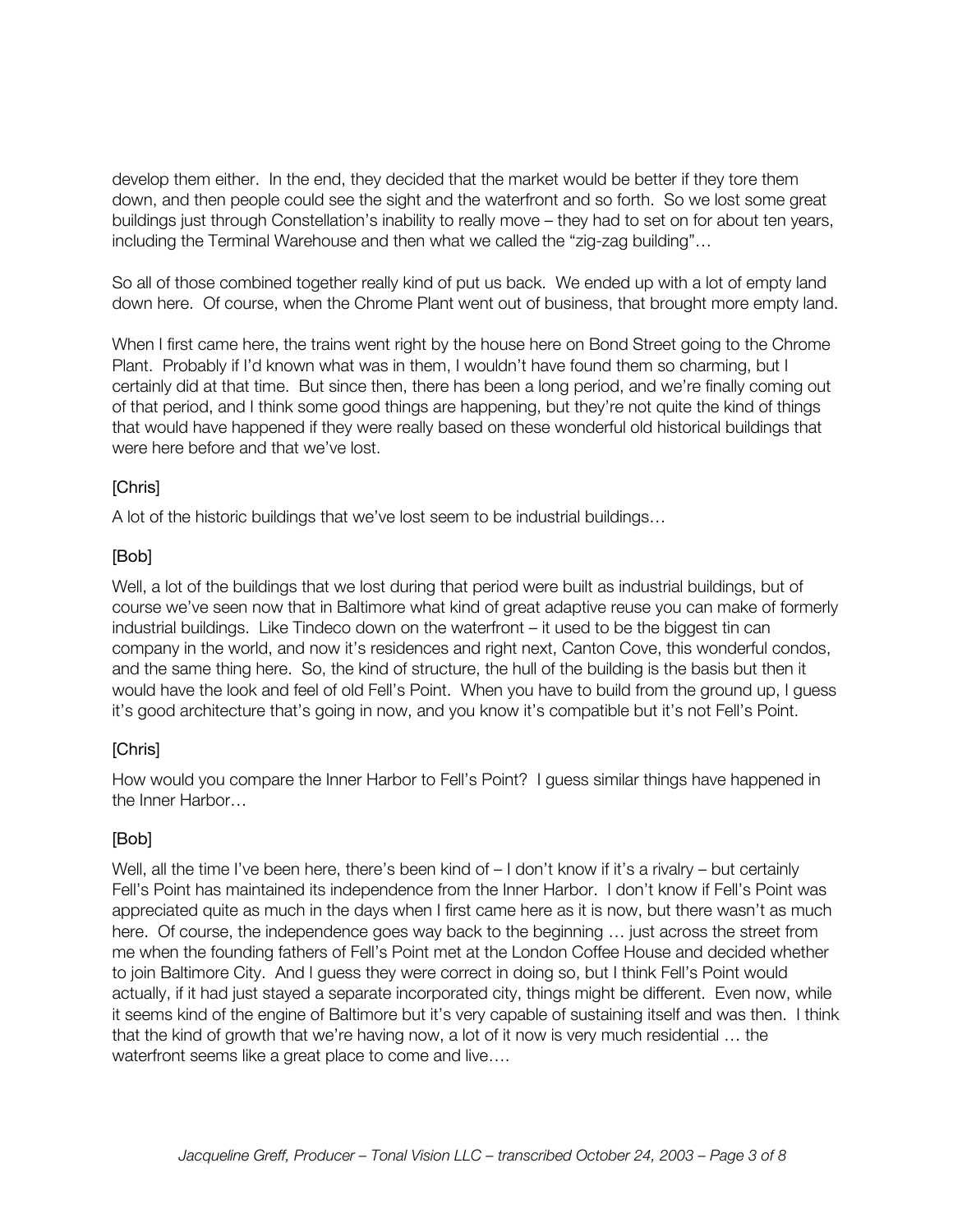# [Chris]

What about the Recreational Pier debate?

# [Bob]

One of the things that's happening today as we reconstruct Fell's Point is the Recreational Pier has really come before us as something that we have now an opportunity to do something with – we had before, but I think we were kind of looking to the future with Rec Pier. And then the Homicide people came along and tied it up for four years or more with a very wonderful … it was so exciting to be here when they were here. It put itself and Fell's Point on the map and I don't think in a negative way, even though it was dealing with homicides. So after that, I know the city just didn't do anything with it and decided it needed to be reinforced… So there's some real opportunity here to create something in Recreation Pier that has a really … helps give Fell's Point … helps preserve a spot on its maritime character. That's certainly the kind of use it should have. Something that that reflects the real maritime personality of Fell's Point.

#### [Chris]

Maybe we could talk a little about Fell's Point and some real special memories you have…

# [Bob]

Why don't you ask the question you asked before … Rec Pier?

#### [Chris]

More about the Pier? Yeah, your feelings on what you think should be done with the Pier…

# [Bob]

There's a lot of good ideas for Rec Pier that have come along. I personally think that some kind of small, effective maritime museum should be part of the picture. Maryland Historical Society has made a good beginning with a museum on Thames Street now that covers just the age of sail. We might call it the age of when Fell's Point provoked the British into the War of 1812 with our ships and then, again, with our ships we defeated the British and drove them away. And that's kind of what is covered, but then so much has happened since then in the maritime history of Fell's Point and Baltimore in ship-building and, of course, after that was when the big paddle-wheeled steamers came along. Baltimore was the paddle-wheel steamer hub of the Chesapeake Bay for a hundred years. And we were the focal point for so much…. And that really needs to be captured in maritime museum … there is none in Fell's Point or in Baltimore. There was a nice museum in the lower part of the Historical Society on Monument Street, but that's been pretty much dismantled and put in storage in connection with their major, wonderful expansion… So the time has come, I think, and there are wonderful opportunities there with Rec Pier to incorporate a really well-done maritime museum, not just a bunch of models and pictures, but to really tell the story in exciting ways. Also, in a modern museum, you have things for kids and the whole family… Any museum experience should be a family experience. And the opportunity is there now with Rec Pier. So that's what I feel about that.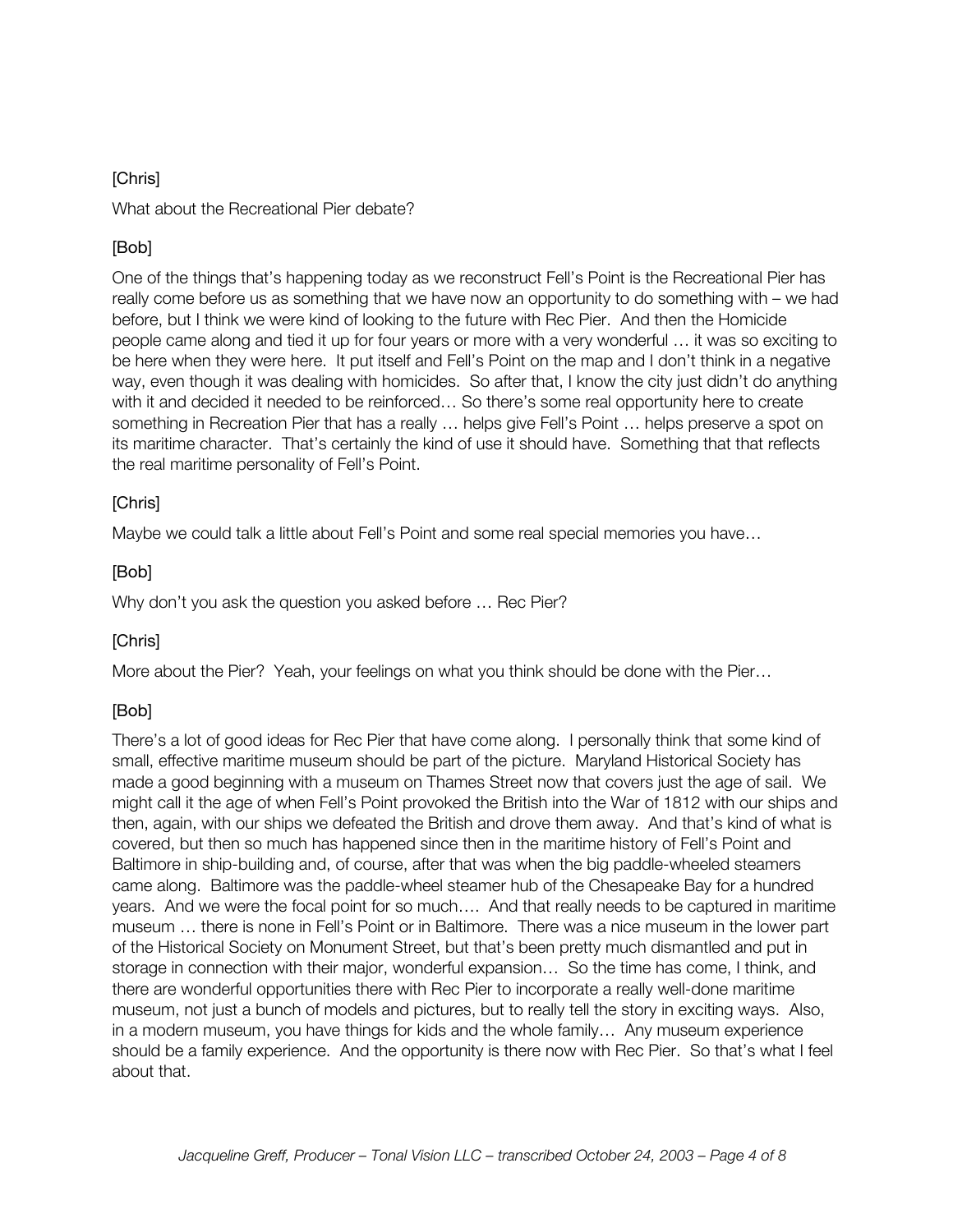#### [Chris]

Ok, so tell me some good stories ….

# [Bob]

No matter how long you've been here, you keep finding surprises in these old houses. Right across on Bond Street a little bit to the south, Dorothy Pabst, who just moved out … her family's been here for years … they had … it wasn't the Pabst Brewing Company of Milwaukee, but it was the Pabst name, they had Pabst Beer… And as I understand, probably some of the tubs and whatever you do with brewing are still there in the basement. Then just up here, I think it may be the building that's been incorporated into the Black Olive that was one of our first newspapers in Baltimore was in that building, the Journal (I forget the name). Of course, a lot of people just had things in their own houses – we still do that – a lot of us have different kinds of small businesses and activities that we do in our own houses…

#### [Chris]

So you see less and less of that going on? You figure it has to do with the modernization of Fell's Point?

# [Bob]

Well I don't think people are coming in here now to have shops in their houses. People coming in here now … anybody that can pay the rents or prices to live here have got to have a real job elsewhere and they're just coming here to stay and spend the nights and weekends and so forth, but they're commuting to some job where they get their money to pay for their waterfront view.

#### [Jacquie]

How do you feel about that? How do you feel about the changes that are happening in the neighborhood?

#### [Bob]

The neighborhood has changed since I've lived here.… Some of the people that have been here for a long time, one by one they leave one way or another. There's a lot of young people coming in, and that's very exciting, really. It's too bad we don't have schools and recreational places that would attract people with their families. But I think there's a lot of vitality in having young people coming in. Of course, young people don't have the institutional knowledge and background so we have to hope that they will come to respect what Fell's Point is. That we can all be together in keeping it the great place that we all think it is.

#### [Chris]

I remember that fire you were talking about with the oil drums. I used to live on Aliceanna Street.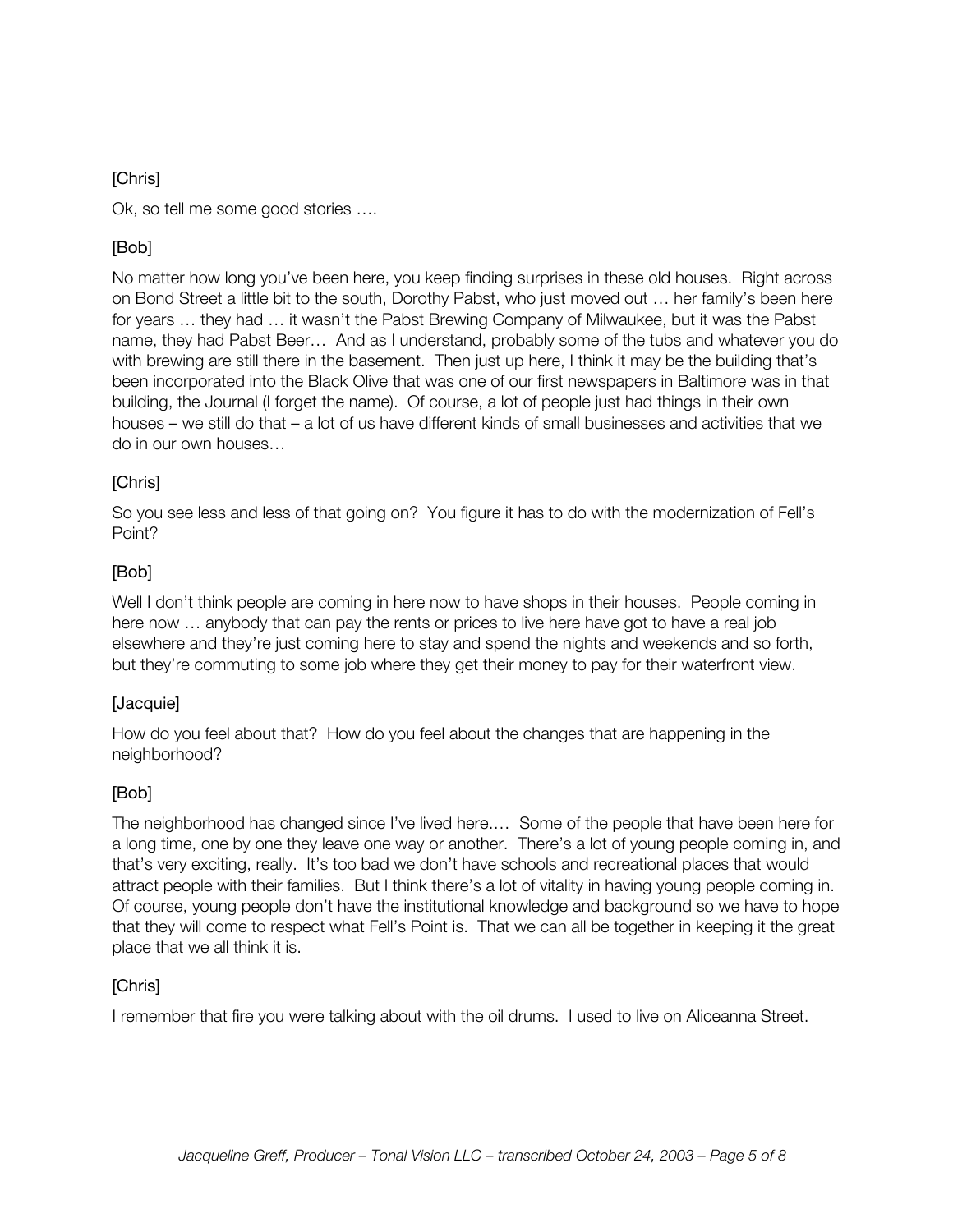#### [Bob]

Oh, that was something. There was another fire at Terminal Warehouse, the pier. I can't remember exactly when that was, but that didn't really have any … I mean, it ruined the pier, but the pier was abandoned anyway and it didn't really have any significant impact, but this other fire sure did.

#### [Chris]

What do you think about these big parking garages that they're putting up? All of a sudden, you see these big five-level parking garages going up…

#### [Bob]

Parking garages are a challenge because the bigger they are, the uglier they are, but also, the bigger they are, the more capacity they have. The thing that drives us all nuts is trying to park on our own streets. We don't have his all worked out yet, and I don't know that we ever will completely. We've got the garages there, but they haven't really been integrated into the whole parking management for Fell's Point where there's really full utilization of those garages in a way that's not too expensive for people to go into, but at the same time they help keep the streets clear. I think retail business is hurt by the street parking probably more than retailers even realize. If they did realize it, they'd get themselves and their employees off those streets and into the garages so that their customers could come down. Because there's this feeling, always has been for so long that you don't want to go to Fell's Point to buy something because you can't park there. We've got to overcome that. We have now with the parking garages a new parking authority downtown to manage things, you do now have the opportunity to really develop some parking plan that really utilizes everything and makes this more friendly for outsiders to feel they can come here and that they will be able to find a place to park.

#### [Chris]

So you don't find that the retail business in Fell's Point is a negative towards the residential standpoint of living down here…

#### [Bob]

One of the great things about living in Fell's Point is it's such a mix of things … of course, the restaurants, we have the best restaurants … every ethnic group that you can think of, there's a restaurant here … Slavic or Japanese or Chinese or French or Italian or Greek … almost anything. That's true also with the shops … there's this wonderful Brassworks down here. It's just great to have just outside your door within an easy walk, you can go to places where … It seems to me if you're competing the way you have to, if you have a real specialty like the Brassworks – everybody knows that if you need brass, you go there first – it's like having a model train store down under the viaduct – terrible location but … So, I think I'd like to see more specialty shops that are the best in town. Certainly it's wonderful having them all here. Of course, the restaurant … I can't walk more than half a block down to Duda's on the corner … they have the best soup on the East Coast, I think sometimes. So we have a great mix, a great opportunity to go places and enjoy yourself.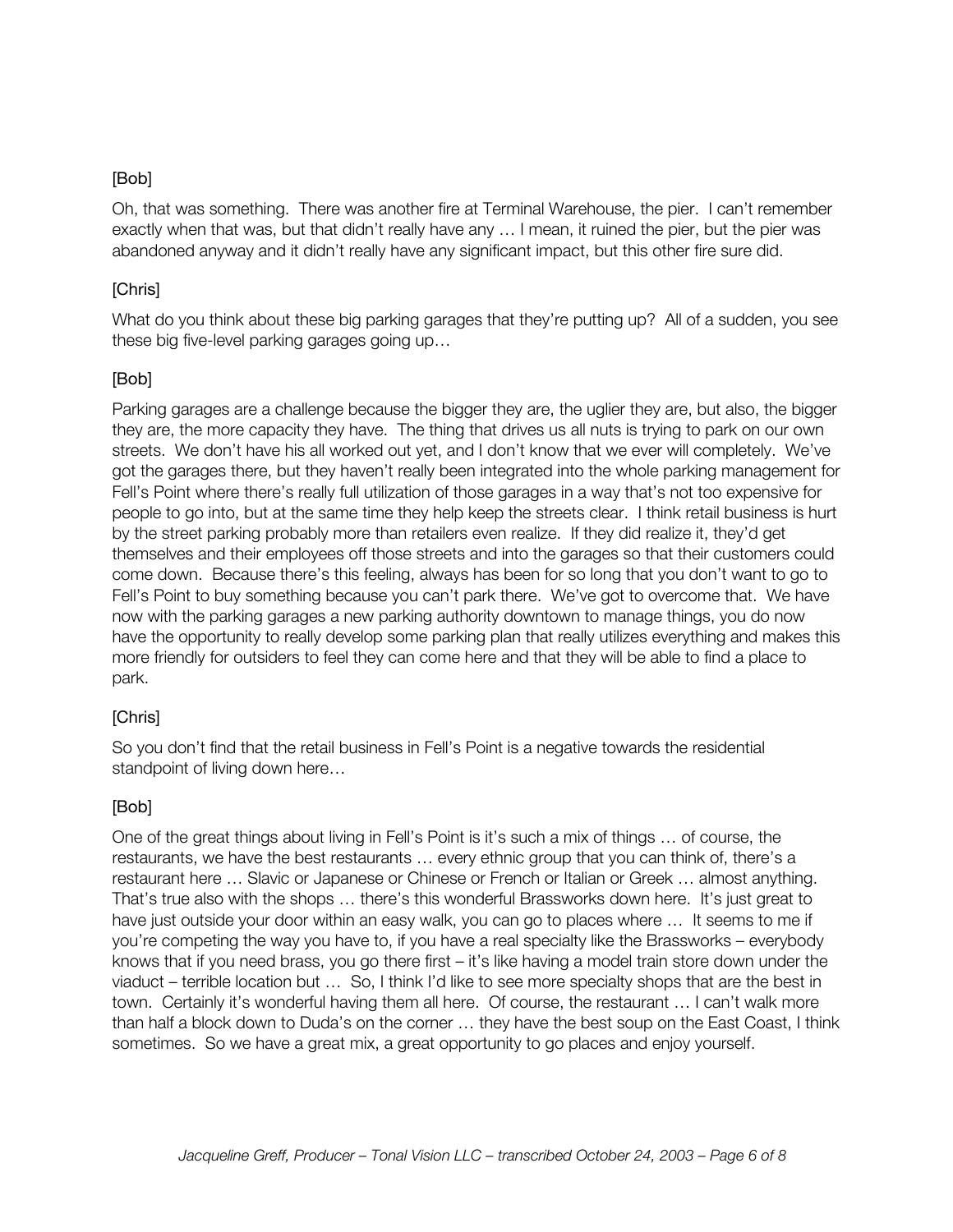#### [Chris]

Now, along with the good food and the restaurants you've enjoyed so much, there comes quite the weekend nightlife down here. Do you think that's a negative or a positive? You have a lot of college kids and stuff on the streets….

# [Bob]

Well, night life has sure gone through a lot of changes since I came here – it was terrible at that time, when I first came. It's kind of eased up now, I hate to say it, but with the movement downtown to Market Place and with the Power Plant Live … I think that's taken some of the more difficult kids, kids that are really too young to drink…. It seems to me that the problem of the Friday and Saturday nights from the resident point of view is easing, but I still think it's interesting for people to come here and so I think it's a problem we're just kind of working our way through.

#### [Jacquie]

What are your favorite parts of Fell's Point, aside from the thing's you've already mentioned?

#### [Bob]

Fell's Point attracted me from the beginning. Of course, the waterfront. I grew up in Michigan and spent a lot of time on the Detroit river waterfront with my parents. I worked on Great Lakes freighters, and the commercial waterfront is so exciting here in Baltimore because it's close in … you look across from the foot of Bond Street and there's always a smokestack of a sugar boat that's come up from South America or some place unloading the Domino sugar…. Just to look out, to be be able to see the big ships … that's really to me the most exciting part of Fell's Point. You always get surprised when you go by Broadway Pier – there might be some huge passenger ship that's come in. Just this last week, there was a three-masted ship out of some movie. Well, it is out of some movie, it's the Bounty, made for a movie ... and the place that they love to tie up is Fell's Point because there is so much fun for them to dock here, and for the crews, they've got something to do…. The tall ships is a very major attraction to Fell's Point…

#### [Jacquie]

What's your least favorite part of Fell's Point?

# [Bob]

You've got the waterfront, but then as you work your way up Broadway, it kind of changes kind of quickly and as you get north of maybe Bank Street, it's getting really interesting now, with the Latino influx, and a lot of nice new-looking restaurants. There's kind of this little area, I guess around Eastern Avenue, that kind of looks like it's left over from the 1940's or 50's or 60's. I just hope that kind of evolves into something a little more attractive to everybody.

#### [Jacquie]

If you had a magic wand and could wave it and one thing would change, what would it be?